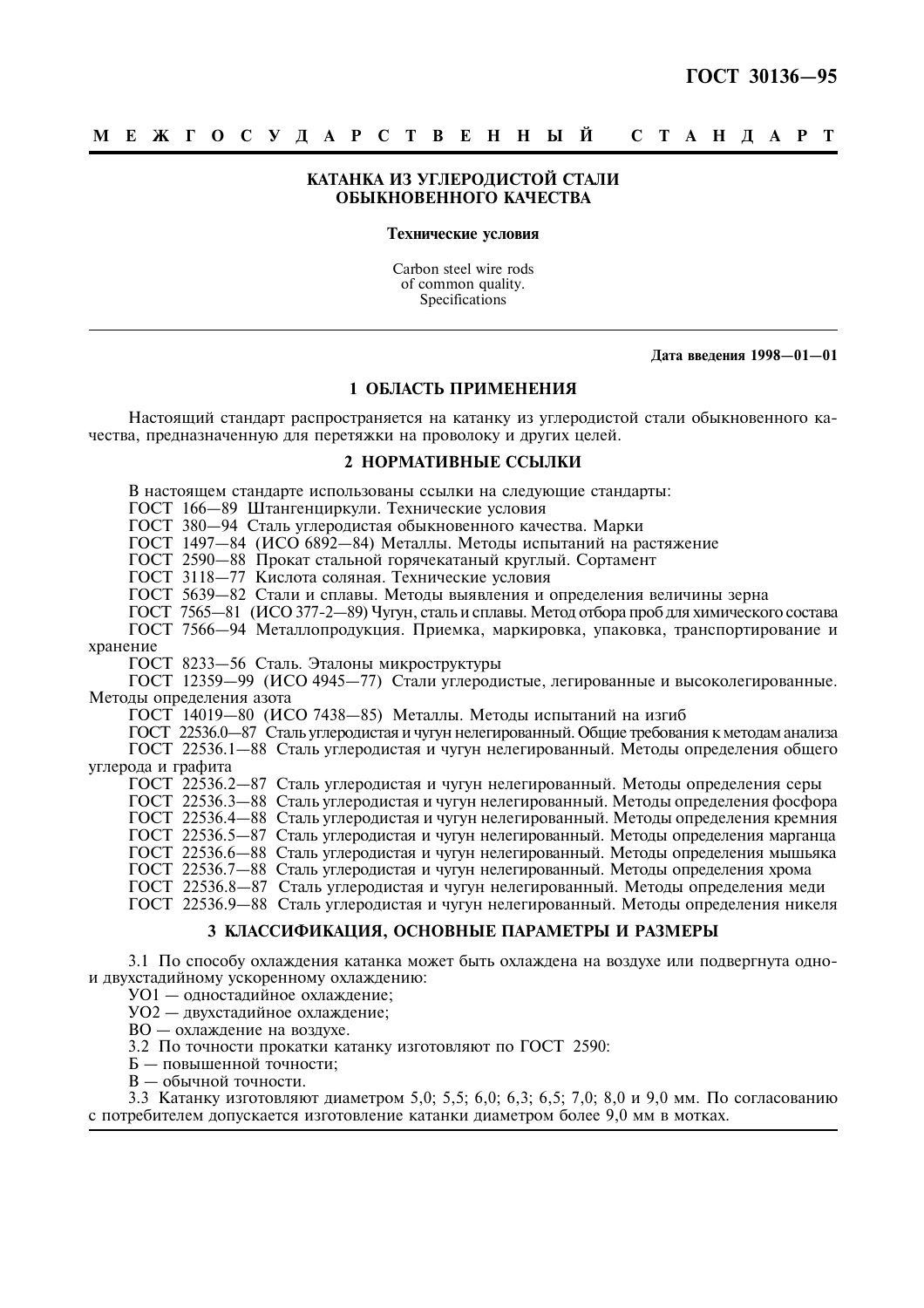3.4 Диаметры катанки, предельные отклонения по диаметру, площади поперечного сечения и масса одного метра длины должны соответствовать ГОСТ 2590.

Для катанки диаметром до 9,0 мм включительно, изготовленной на проволочных станах, не оборудованных блоками чистовых клетей, допускается отклонение по диаметру  $\pm 0.5$  мм.

3.5 Овальность катанки не должна превышать 50 % суммы предельных отклонений по диаметру. Пример условного обозначения катанки ускоренно охлажденной одностадийным способом (УО1) диаметром 6,0 мм из стали марки Ст3кп обычной точности прокатки (В):

Катанка В-6,0-Ст3кп - УО1 ГОСТ 30136-94

## 4 ОБЩИЕ ТЕХНИЧЕСКИЕ ТРЕБОВАНИЯ

#### 4.1 Характеристики

4.1.1 Катанку изготовляют в соответствии с требованиями настоящего стандарта по технологическому регламенту, утвержденному в установленном порядке.

4.1.2 Катанку изготовляют из углеродистой стали обыкновенного качества марок Ст0, Ст1, Ст2, Ст3 всех степеней раскисления по ГОСТ 380.

4.1.3 Химический состав и предельные отклонения в готовой катанке должны соответствовать ГОСТ 380.

4.1.3.1 Массовая доля углерода в катанке из стали марки Ст0 должна быть не более 0,20 % по плавочному анализу.

4.1.3.2 При раскислении полуспокойной стали алюминием, титаном или другими раскислителями, не содержащими кремния, а также несколькими раскислителями (ферросилицием и алюминием, ферросилицием и титаном и др.) массовая доля кремния допускается менее 0,05 % при обеспечении нормируемого комплекса свойств катанки.

4.1.3.3 По требованию потребителя катанка из стали марки Ст0 поставляется с массовой долей углерода не более 0,12 %; в условном обозначении такой катанки добавляется буква М.

4.1.3.4 По требованию потребителя массовая доля серы и фосфора в стали по плавочному анализу не должна превышать 0,040 % и 0,035 % соответственно.

4.1.4 На поверхности катанки не должно быть раскатанных трещин, прокатных плен, закатов, усов и раскатанных загрязнений. Не допускаются отпечатки, рябизна, раскатанные пузыри и риски, отдельные мелкие плены, выводящие размеры катанки за предельные отклонения по диаметру.

4.1.5 В катанке не лопускаются остатки усалочной раковины.

4.1.6 Масса окалины на поверхности катанки, подвергнутой одностадийному охлаждению с прокатного нагрева, не должна превышать 18 кг/т, двухстадийному — 10 кг/т. Масса окалины для катанки, охлажденной на воздухе, не регламентируется.

4.1.7 Относительное сужение катанки из всех марок стали и временное сопротивление катанки из стали марки Ст0 с массовой долей углерода до 0,12 % должны соответствовать нормам, приведенным в таблице 1.

По требованию потребителя катанка из стали марок Ст1, Ст2 и Ст3 всех степеней раскисления поставляется с нормированным временным сопротивлением, приведенным в таблице 1.

Таблина 1

| Марка стали                                | Временное сопротивление,<br>$\sigma_B$ , Н/мм <sup>2</sup> (кгс/мм <sup>2</sup> ), не более |         | Относительное сужение<br>поперечного сечения после<br>разрыва, $\psi$ , $\%$ , не менее |                 |
|--------------------------------------------|---------------------------------------------------------------------------------------------|---------|-----------------------------------------------------------------------------------------|-----------------|
|                                            | <b>YO1, BO</b>                                                                              | YO2     | <b>YO1, BO</b>                                                                          | YO <sub>2</sub> |
| Ст0 с массовой долей углерода до 0,12 %    | 420(43)                                                                                     | 470(48) | 68                                                                                      | 66              |
| Ст0 с массовой долей углерода свыше 0.12 % |                                                                                             |         | 60                                                                                      | 58              |
| Ст1кп, Ст1пс, Ст1сп                        | 420(43)                                                                                     | 470(48) | 68                                                                                      | 66              |
| Ст2кп, Ст2пс, Ст2сп                        | 420(43)                                                                                     | 470(48) | 60                                                                                      | 60              |
| Ст3кп, Ст3пс, Ст3сп                        | 490(50)                                                                                     | 540(55) | 60                                                                                      | 60              |

4.1.8 Катанка должна выдерживать в холодном состоянии изгиб на 180° вокруг оправки диаметром, равным диаметру испытуемой катанки.

4.1.9 В микроструктуре катанки подкалка (мартенситные и троостомартенситные участки) не лопускается.

4.1.10 Катанку изготовляют в мотках, состоящих из одного непрерывного отрезка. Витки катанки в мотках должны быть уложены без перепутывания. Допускается изготовление катанки в мотках, состоящих из двух отрезков, в количестве не более 10 % массы партии.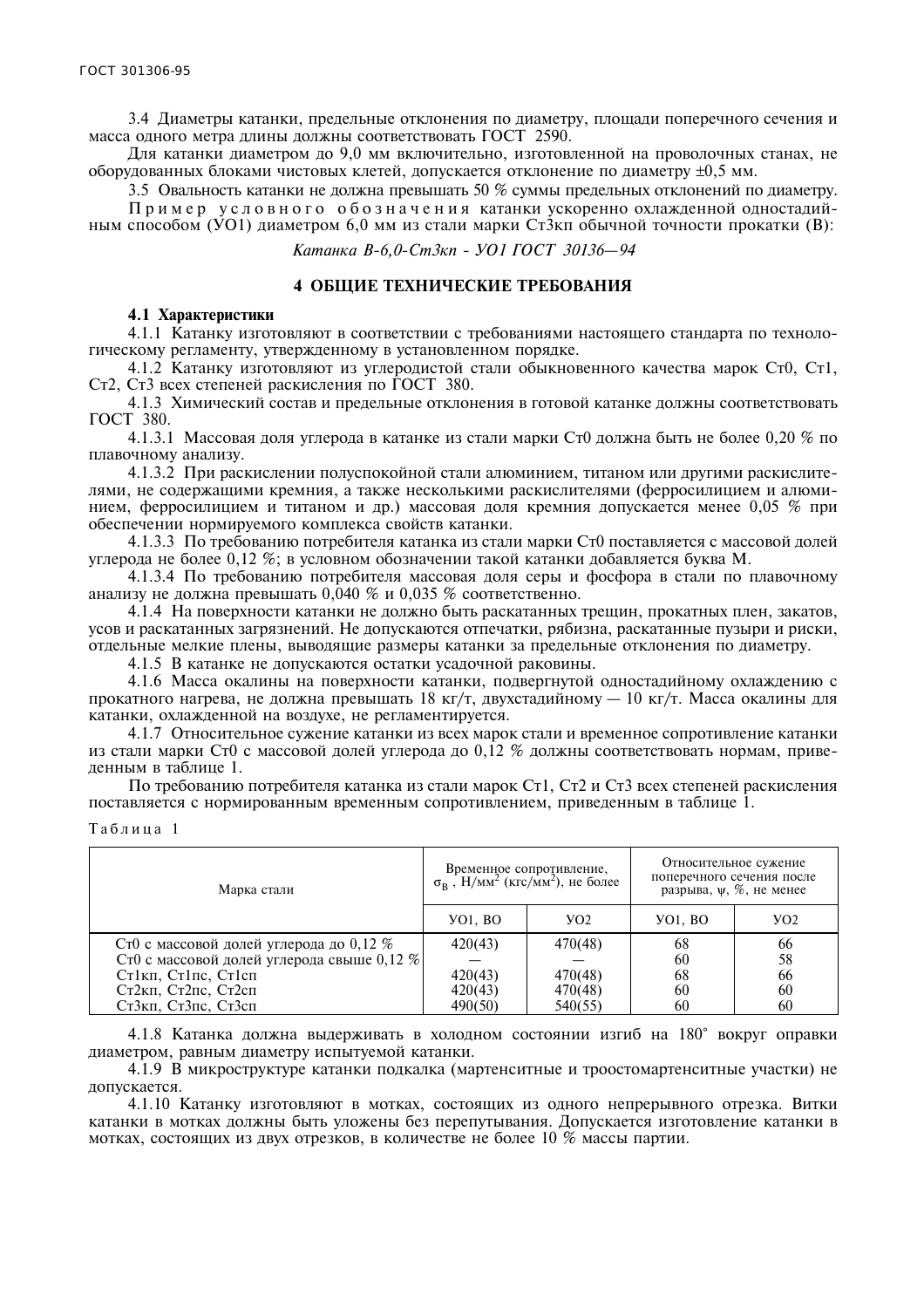4.1.11 Масса одного мотка должна быть не менее 160 кг. Допускается наличие в партии до  $10\%$  мотков массой менее  $160$  кг, но не менее  $100$  кг.

Допускается масса мотка не менее 50 кг для катанки, производимой на линейных станах.

4.1.12 По требованию потребителя катанка поставляется с гарантией свариваемости. Свариваемость обеспечивается химическим составом и технологией изготовления катанки.

4.1.13 По требованию потребителя в катанке определяется величина зерна феррита. Нормы устанавливаются по согласованию изготовителя с потребителем.

# 4.2 Маркировка

4.2.1 Маркировка катанки - по ГОСТ 7566.

4.2.1.1 Мотки, состоящие из двух отрезков, должны иметь два ярлыка.

4.2.1.2 Каждая партия сопровождается документом о качестве с дополнительным указанием способа охлаждения катанки.

### 4.3 Упаковка

4.3.1 Упаковка катанки - по ГОСТ 7566 с дополнениями.

4.3.1.1 По согласованию изготовителя с потребителем допускается формирование мотков в связки массой не более 5 тонн.

### 5 ПРАВИЛА ПРИЕМКИ

5.1 Катанку принимают партиями, состоящими из мотков катанки одного диаметра, одной плавки и одного способа охлаждения.

Допускается комплектование сборной партии из катанки одного диаметра, одной марки стали нескольких плавок и одного способа охлаждения. Масса сборной партии должна быть не более вагонной нормы.

5.2 Качество поверхности проверяют на каждом мотке катанки. Для контроля диаметра и овальности катанки отбирают 5 % мотков, но не менее трех от партии.

5.3 Для контроля механических свойств, микроструктуры, массы окалины на поверхности катанки и испытаний на изгиб отбирают три мотка от партии. От каждого контролируемого мотка отбирают по одному образцу для каждого вида испытаний от любого конца мотка - для катанки, охлажденной одностадийным способом или на воздухе, и от заднего конца - для катанки, охлажденной двухстадийным способом.

Определение массы окалины, относительного сужения поперечного сечения после разрыва, временного сопротивления, а также испытание на изгиб и контроль микроструктуры у изготовителя допускается не производить при условии обеспечения этих характеристик технологией производства.

При получении неудовлетворительных результатов хотя бы по одному из показателей по нему проводят повторные испытания на удвоенной выборке. Результаты повторных испытаний распространяют на всю партию.

5.4 Отбор проб для определения химического состава проводят по ГОСТ 7565. Определение химического состава в готовой катанке допускается не проводить, если изготовитель гарантирует соблюдение установленных норм.

# 6 МЕТОДЫ КОНТРОЛЯ

6.1 Химический анализ стали проводят по ГОСТ 22536.0 - ГОСТ 22536.9, ГОСТ 12359 или другими методами, обеспечивающими требуемую точность анализа.

6.2 Измерение диаметра катанки и отбор проб для всех видов испытаний проводят на расстоянии не менее 1,5 м от конца мотка для мотков массой до 250 кг и на расстоянии не менее 3,0 м  $$ лля мотков массой свыше 250 кг.

Лля опрелеления массы окалины на поверхности катанки отбирают образен ллиной 500 мм.

6.3 Контроль качества поверхности проводят визуально без применения увеличительных приборов. Глубину залегания дефектов на поверхности катанки определяют после запиловки надфилем до удаления дефекта с последующим сравнительным измерением соседних участков - зачищенного и незачишенного.

При необходимости разрешается проводить контроль качества поверхности при помощи увеличительных приборов.

6.4 Диаметр катанки измеряют с точностью до 0.1 мм штангенциркулем типа ЩЦ-1, ЩЦТ-1 согласно ГОСТ 166.

6.5 Массу окалины на поверхности катанки определяют по методике, приведенной в приложении А.

6.6 Временное сопротивление и относительное сужение поперечного сечения после разрыва определяют по ГОСТ 1497.

6.7 Испытание на изгиб в холодном состоянии проводят по ГОСТ 14019.